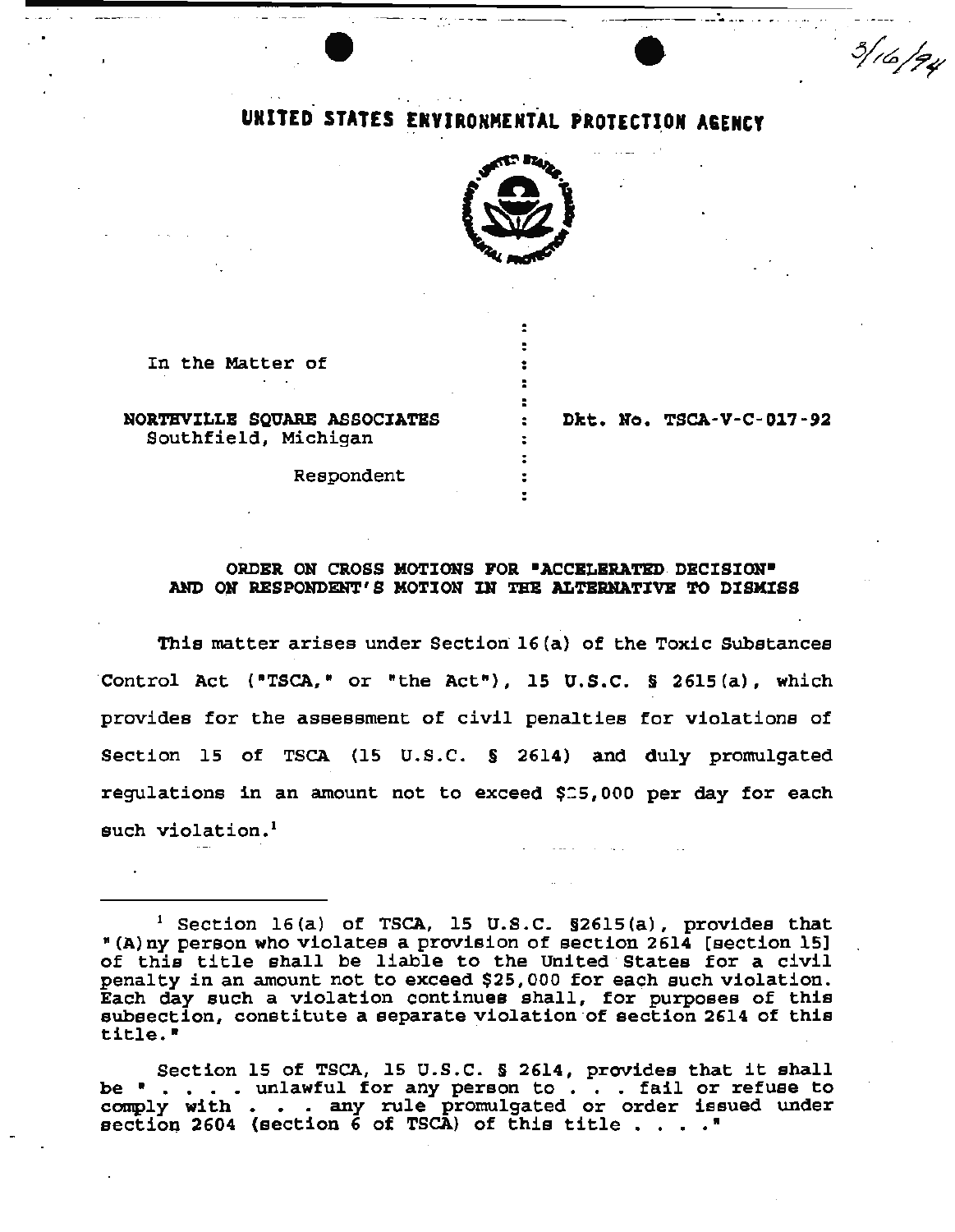The complaint charges respondent with eight violations of 40 C.P.R. Part 761, which sets forth regulations pertaining to the manufacture, processing, distribution in commerce, use prohibitions, marking, inspection, and recordkeeping in connection with polychlorinated biphenyls ("PCBs"),<sup>2</sup> based upon an Environmental Protection Agency [BPA] inspection of respondent's facility of October 31, 1990. The inspection allegedly revealed that respondent had violated the inspection and recordkeeping requirements of the PCB regulations with respect to two PCB transformers<sup>3</sup> that had been in use at respondent's facility from 1981 to 1990, in that it had fa1led to conduct quarterly inspections of the transformers and maintain certain records as required by 40 C.F.R. § 761.30(a)(1)(ix),  $(xi)$ , and had failed to prepare annual reports and other documents as required by 40 C.P.R. § 761.180(a). A civil penalty of \$76,000 for the eight charges has been proposed by complainant. In its answer to the complaint, respondent denied that it had violated the regulations as alleged. In affirmative defense, respondent asserted that it had not known the PCB concentration of the oil in the transformers, and, therefore, until such time as it did know, respondent could assume

2

--'-- . . *,\_* -·· - ·· -----

<sup>&</sup>lt;sup>2</sup> These regulations were promulgated pursuant to section 6 of the Act, 15 U.S.C. § 26005, on February 17, 1978, and May 31, 1979. See 43 **Pederal Register** 7150 and 44 **Pederal Register** 31514.

<sup>3 &</sup>quot;PCB transformer• is defined at 40 C.F.R. § 761.3 as • • • • • any transformer that contains 500 ppm [parts per million] PCB or greater•.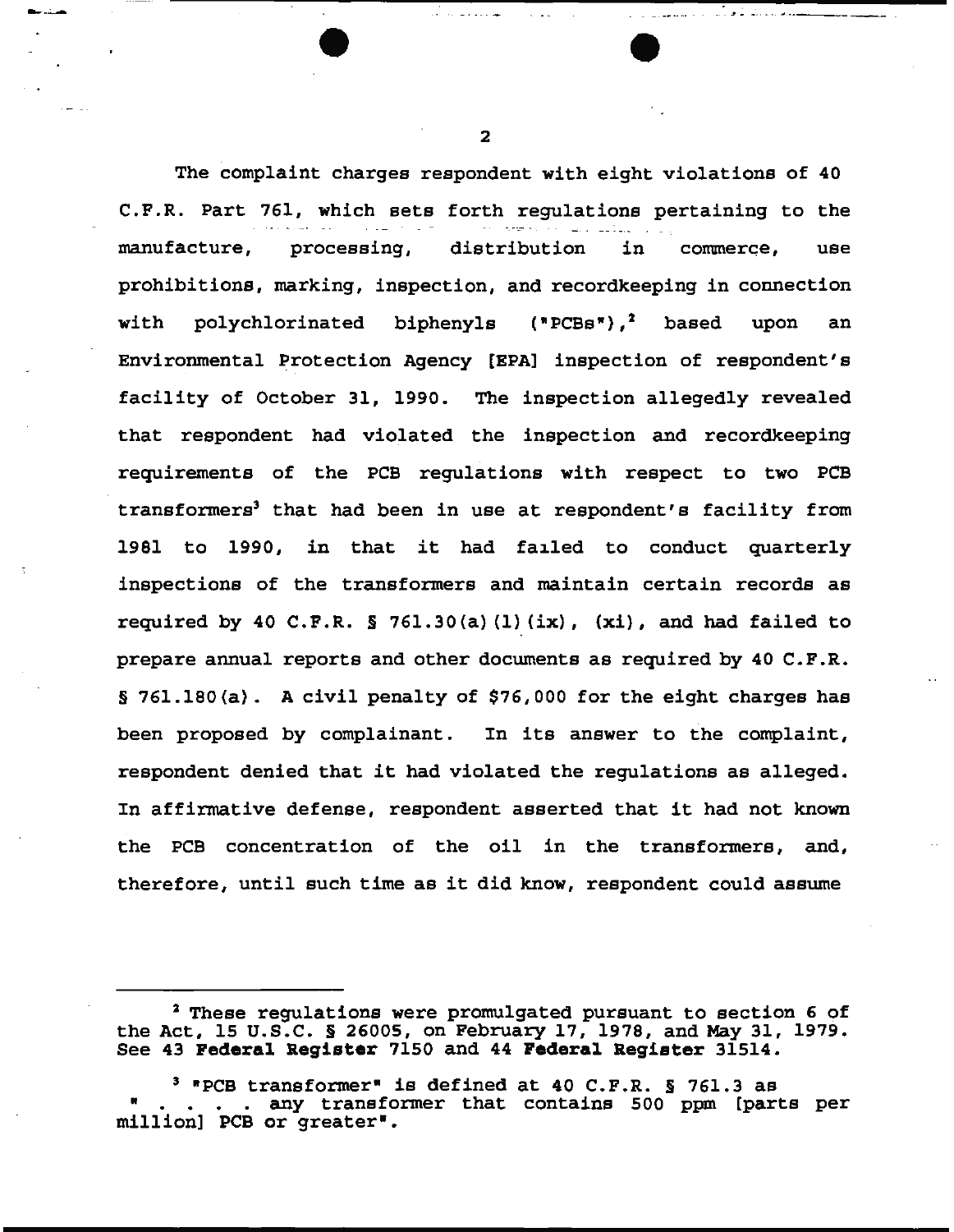the transformers to be "PCB-contaminated."<sup>4</sup>

Respondent specifically denied that it failed to inspect the - transformers for the third quarter of 1990 as alleged in Count I of the complaint, but did not deny that a record of the inspection had not been maintained, as also charged in Count I.<sup>5</sup>

The parties have been unable to settle. Pretrial exchange and stipulations were filed according to schedule. Thereafter, complainant moved for partial •accelerated decision," asserting that no genuine issue of material fact exists and that complainant is entitled to judgment as a matter of law. Respondent moved to dismiss and/or for •accelerated decision• as to Counts II - VIII on the ground that the PCB concentration of the dielectric oils in the transfonmers had not been known to respondent and that the PCB regulations did not apply to respondent before the date upon which it learned of such concentration.<sup>6</sup> There are no material facts in dispute either with respect to Count I, which is included in complainant's motion, or as to Counts II through VIII, which are

' Answer and Affirmative Defenses of Respondent Northville Square Associates, at 4.

6 MOtion to Dismiss And/Or For Accelerated Decision in Pavor of Respondent, at 1.

<sup>4</sup> Answer and Affirmative Defenses of Respondent Northville Square Associates, at  $15$ , 14.

<sup>&</sup>quot;PCB contaminated" electrical equipment is defined at 40 C.F.R. § 761.3 as  $\bullet \cdot \cdot \cdot$ . any electrical equipment, including but not limited to transformers . . . that contain 50 ppm or greater PCB, but less than 500 ppm PCB." "PCB contaminated" transformers are not subject to the same regulatory requirements as "PCB transformers•.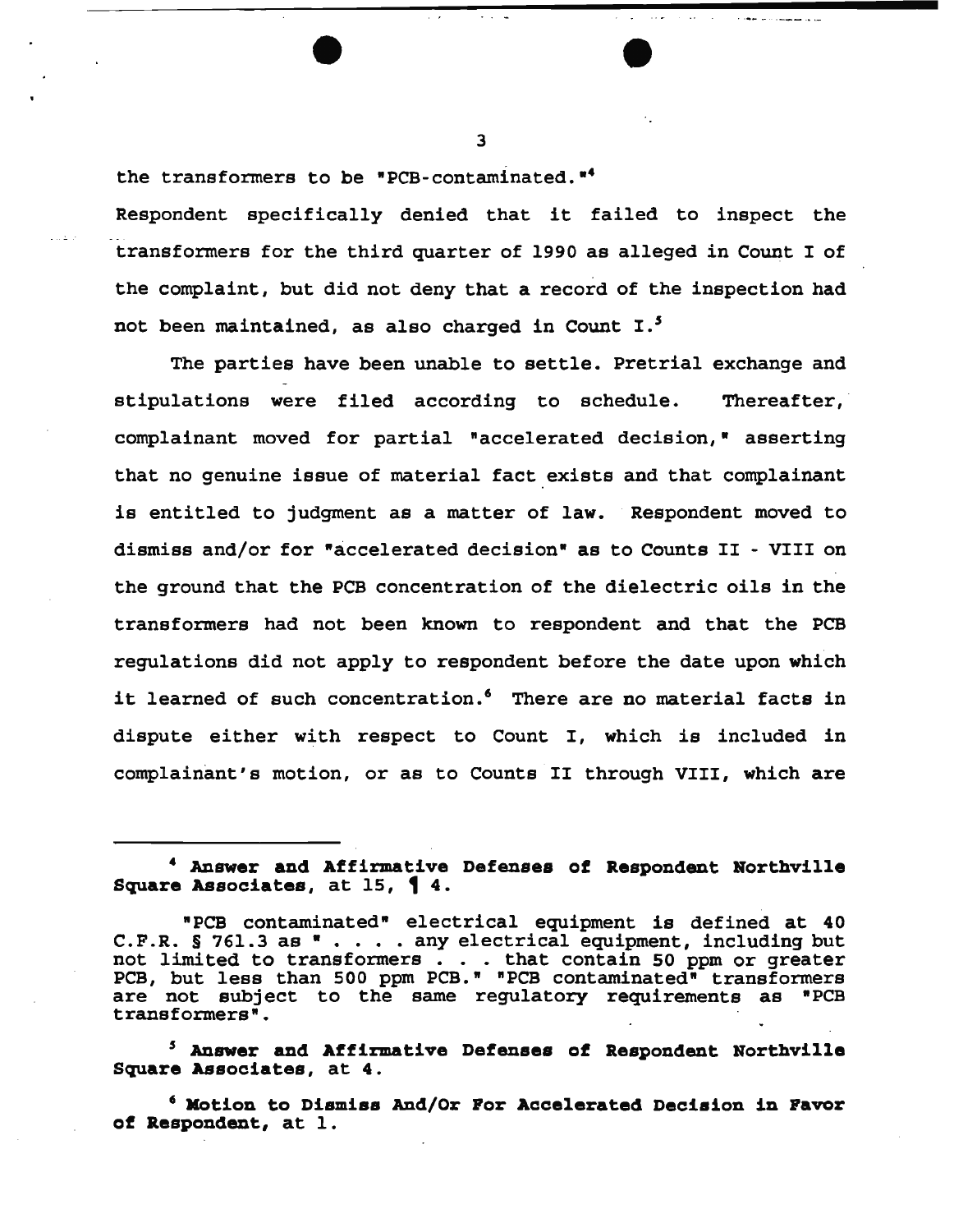the subject of both parties' motions.'

The principal question to be determined is whether respondent was required to observe the regulations applicable to PCB transformers before it learned that its transformers were in fact •PCB transformers." For the reasons set out below, it is held that respondent was bound by the regulations pertaining to •PCB transformers," and, as a consequence, is liable for violations charged in Counts I through VII of the complaint.<sup>1</sup>

Respondent's two transformers each had nameplates which identified them as "Square D Co. Askarel" transformers. Askarel is a dielectric fluid that contains PCBs in excess of 500 parts per million.<sup>9</sup>

The Federal Register of May 31, 1979, at volume 44, page 31517, explicitly provides that transformers must be assumed to be PCB transformers if  $"$  . . . the nameplate indicates that the

<sup>1</sup> See discussion at 7, note 11, infra, regarding Count VIII of the complaint.

4

--. ·--·-- ---·

As has been noted, respondent denies having failed to inspect the transformers for the third quarter of 1990, as charged inspect the transformers for the third quarter of 1990, as charged<br>in Count I. However, it does not deny that no record of the in Count I. However, it does not deny that no record of the inspection was kept, which is also alleged in Count I.

 $9$  Report on Inepection to Determine Compliance with 40 C.F.R. Part 761 PCB Regulations, Attachment A to complainant's Motion for Accelerated Decision. See also 56 Fed. Reg. 26738, 26741, June 10, Accelerated Decision. See also 56 Fed. Aeg. 26736, 26741, Sune 10,<br>1991; and 44 Ped. Reg. 13514, at 13517, May 31, 1979. <u>See further</u> In the Matter of National Railroad Passenger Corporation (AMTRAK), In the Matter of National Railroad Passenger Corporation (AMTRAK),<br>TSCA Appeal 82-1, April 28, 1982, at note 7. <u>See further</u> In the Matter of Hollins Blectric and Engineering, Inc., Docket No. TSCA-09-90-0082, March 16, 1993, at 7-11 slip opinion.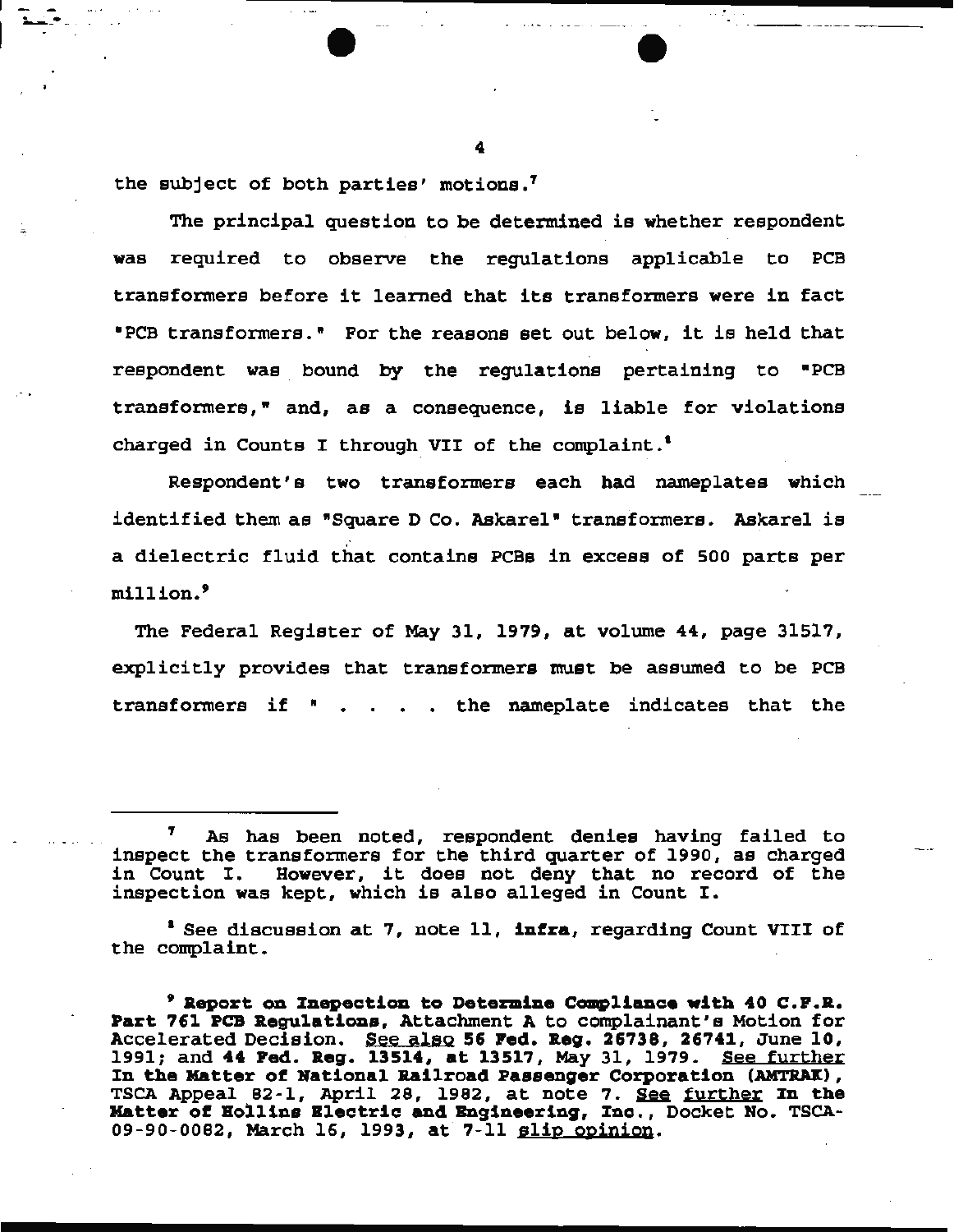transformer contains PCB dielectric fluid.  $10$  On the same page, at the section designated "4. Discussion of Transformer Categories," it is stated that

 $(T)$ he owner  $\ldots$  must ascertain which of these three categories, PCB Transformer, PCB-Contaminated Transformer, or Non-PCB Transformer, is applicable  $\cdots$ a. Determining Appropriate Categories: Transformers originally designed to use concentrated PCBs usually have a nameplate indicating that they contain PCB dielectric fluid. Such transformers must be assumed to be PCB Transformers unless tested and found to contain less than 500 ppm PCB  $\ldots$  . (I)f a transformer does not have a nameplate or if there is no information available to indicate the type of dielectric fluid in it, the transformer must be assumed to be a PCB Transformer. [Emphasis supplied].

This section leaves no doubt that when the transformer has a nameplate which indicates that the transformer originally contained PCB dielectric fluid, it must be considered a "PCB transformer". Where the transformer has no nameplate and no information is available to indicate the type of dielectric fluid it contains, it must be assumed to be a "PCB transformer" until shown to contain something less than 500 parts per million PCBs.

As a member of the regulated community, respondent is charged with knowledge of the contents of the Federal Register as they relate to its situation. It is clear and well settled that where there is reason to believe that the contents exceed 500 parts per million PCBs -- and the nameplate "Askarel" provides such reason to believe -- transformers must be treated as though they are "PCB transformers,• i. e. as though the PCB contents exceed 500 parts

5

والمتفاد المتعطف وتستنفسهم وتستمرها

المن المنافس المن المستقل المنافس التي التي

أأرداس المساعدها والمساعد

<sup>10</sup> Preamble to PCB regulations, 44 PR 31514, 31517, May 31, 1979. See also Fed. Reg. 26738 at 26741, June 10, 1991, at section *•c.* Policy Regarding the Definition of a PCB Transfor.mer."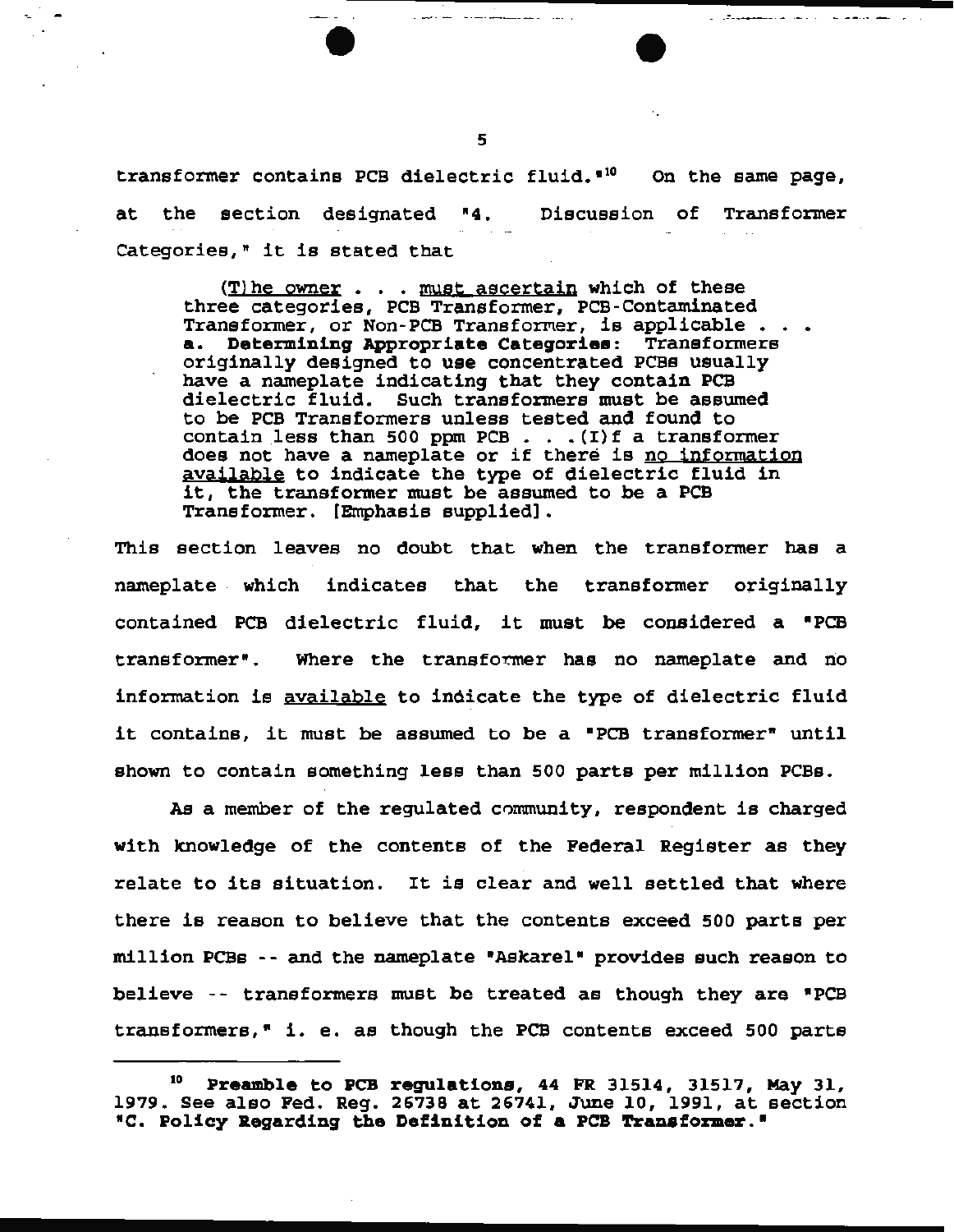per million. Case law supports the explicit language of the preamble to the regulations that where there is reason to believe the PCB content exceeds 500 parts per million, the transformer must be assumed to be, and treated aa though it is, a "PCB transformer" until it becomes clear that it is something less. Here, respondent asserts that it did not know that its transformers contained in excess of 500 parts per million, but this is not a defense to the charges. Respondent's transformers were labelled, thereby giving respondent reason to believe that they were "PCB transformers." The "Askarel" labels remove these transformers from any question of being considered "PCB contan. : ated." Here the concentration was unknown only because respondent did not learn that the "Askarel" labels meant, almost certainly, that the transformers contained PCB dielectric fluid in excess of 500 parts per million, and did not have the fluid tested. The information was available, but was not obtained. The definition of "PCB-contaminated electrical equipment" at 40 C.F.R. § 761.3, which states that equipment whose PCB concentration is unknown may be treated as "PCB contaminated," does not apply to transformers that are labelled "Askarel," and does not refer to equipment which owners have simply not looked at or investigated closely enough.

Congress has determined that PCBs must be strictly controlled, and has provided EPA with authority to issue implementing regulations. These regulations contemplate regular, preventive inspection and recordkeeping. They have the force and effect of law, and, indeed, violations of these regulations constitute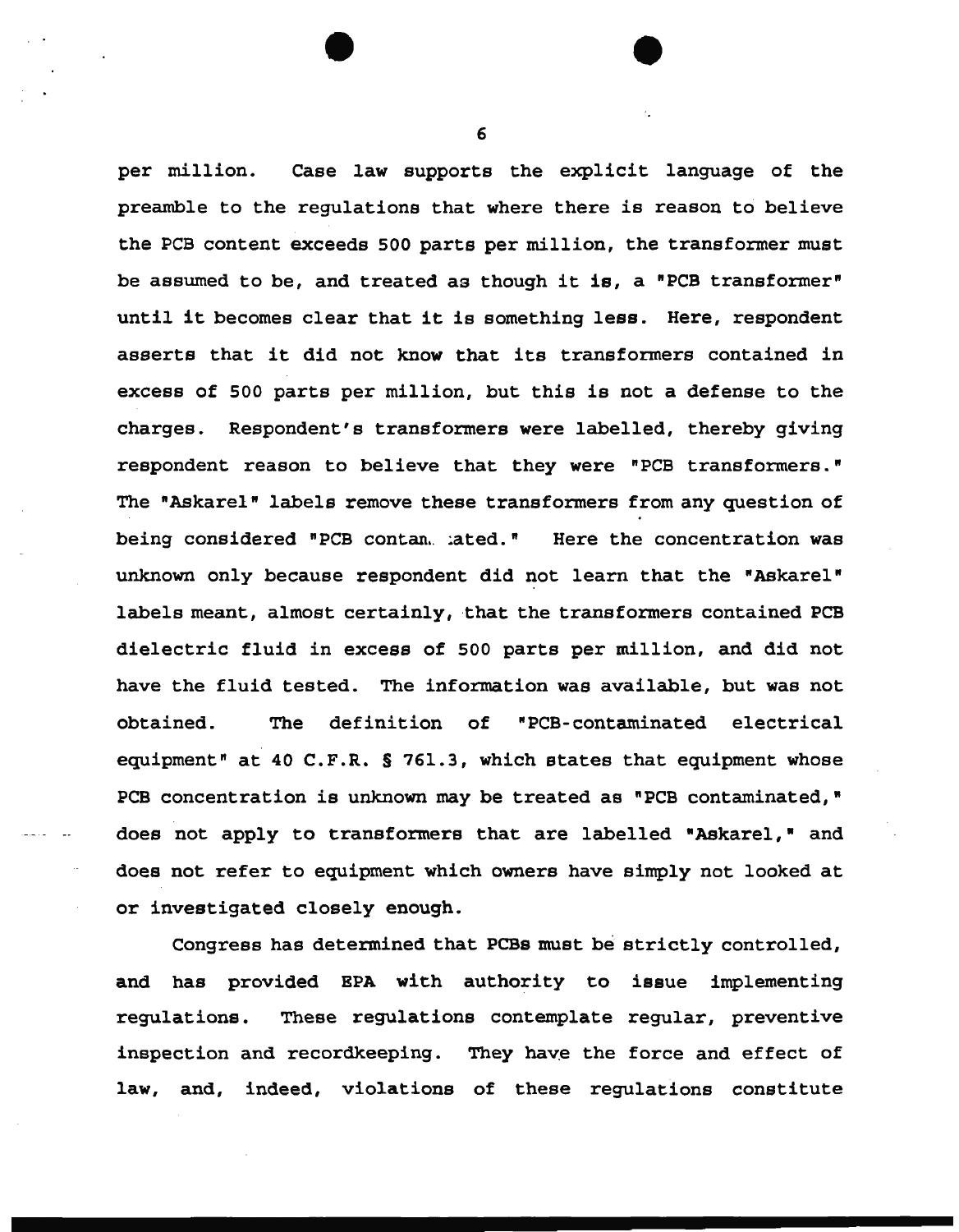violations of Section 15 of the Act. As it pertains to this case, the Federal Register recitation of the regulations leaves no room for doubt or for interpretation.

Here it is charged that respondent failed *co* make visual inspections of the transformers every three months as required by 40 C.F.R. § 761.30{a) (1) (ix), (xi) and 15 u.s.c. § 2614 for •pes transformers,<sup>\*</sup> and maintain records of such inspection and of the maintenance history for 1981 through the third quarter of 1990 (Counts I- IV); and that respondent failed to develop and maintain complete records and to have annual documents on the disposal of its "PCB items" for calendar years 1 11 through the third quarter of 1990, as required by 40 C.F.R. § 761.180(a). (Counts  $V - VIII$ ).

It is evident that no material facts are at issue. Complainant is entitled to judgment as a matter of law on these facts and regulations. It is determined that complainant's motion must be granted as to Counts I through VII of the complaint, and that respondent's motion to dismiss should be granted as to Count VIII, since the events recited in Count VIII took place more than five years before the complaint herein was filed.<sup>11</sup>

While certain of the events recited in Counts IV and VII also took place before March 23, 1987, others (records and inspection for the second, third, and fourth quarters of 1987 and annual documents for the balance of 1987) are within the statutory period.

<sup>11</sup> Count VIII of the complaint relates to events which occurred in 1981 - 1986, more than five years before the complaint herein was filed (March 23, 1992). Accordingly, such events are outside the five year period provided by the general statute of limitations at 28 u.s.c. § 2462. 3M Company (Minnesota Mining and Manufacturing) v. Browner and U. S. Bnvironmental Protection Agency, March 4, 1994, u. S. Court of Appeals for the District of Columbia Circuit, at 19, slip opinion.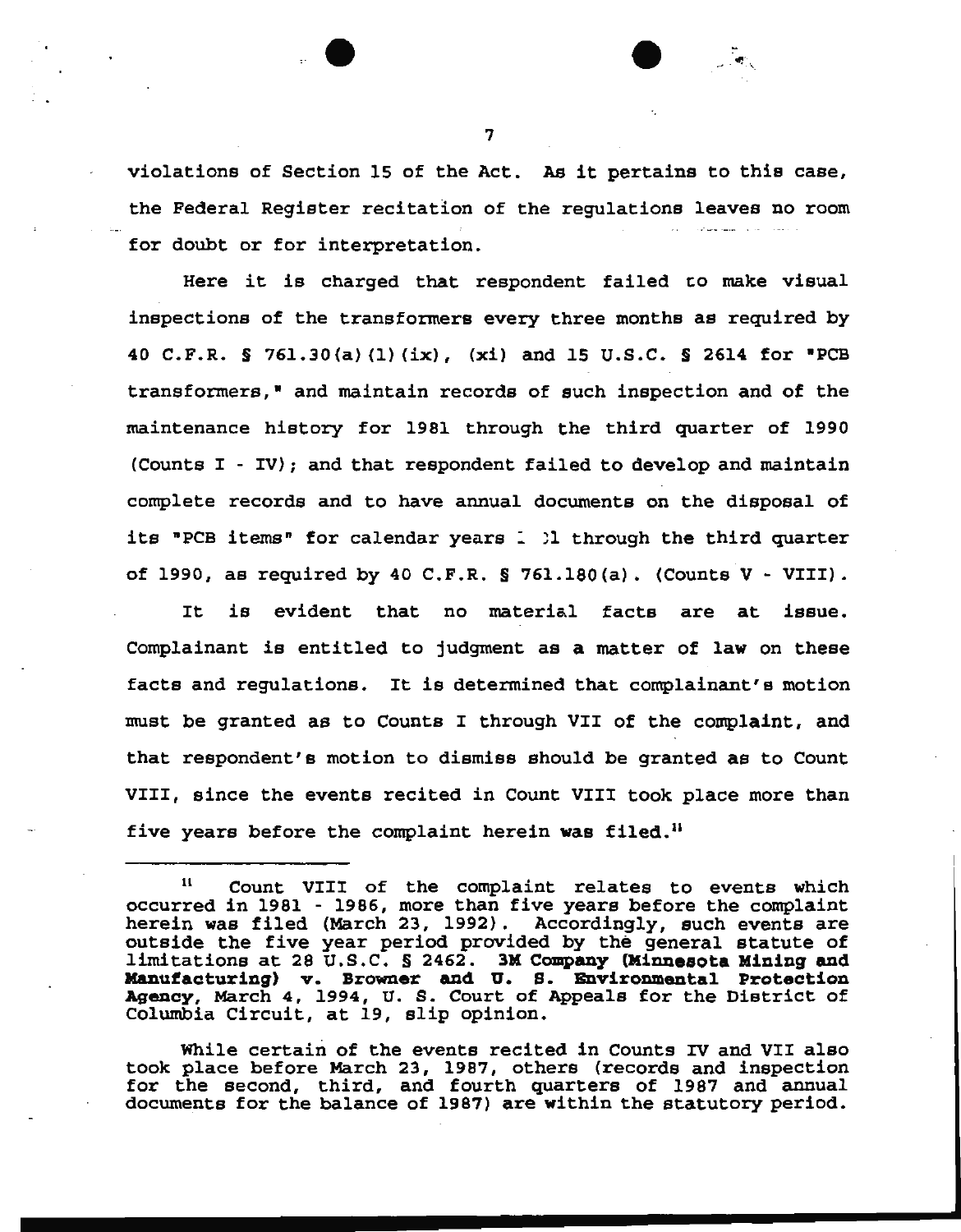Respondent's motion to dismiss or, alternatively, for "accelerated decision" aa to Counts II through VII will be denied.

### PINDINGS OP PACT AND CONCLUSIONS OP LAW

Accordingly, complainant's findings and conclusions are adopted, with modifications, as follows:

1. Respondent is a "person" as defined in 40 C.F.R. Part 761.

2. Respondent is and was at all relevant times a limited partnership operating under the laws of the State of Michigan, with a place of business at 23100 Providence, buite 192, Southfield, Michigan.

3. On October 31, 1990, a representative of the U. S. EPA inspected respondent's facility located at 133 West Main Street, Northville, Michigan to determine compliance with the PCB rule.

4. At the time of the inspection, respondent had two PCB transformers which were being removed for disposal. These transformers had been used by respondent from 1981 to 1990.

5. Respondent's PCB transformers combined contain greater than 220 but not more than 1,100 gallons of PCBs in concentrations greater than 500 ppm. Both transformers were identified on their nameplates as "Square D Co. Askarel,• thereby giving reason to believe the transformers contained PCBs in excess of 500 parts per million. Askarel is a trade name for PCB dielectric fluid. Where there is reason to believe that a transformer contains PCBs in excess of 500 parts per million, it must be treated as a PCB

................................. \_\_\_\_\_\_\_\_\_\_\_\_\_\_ \_

*Contractor Commission Article*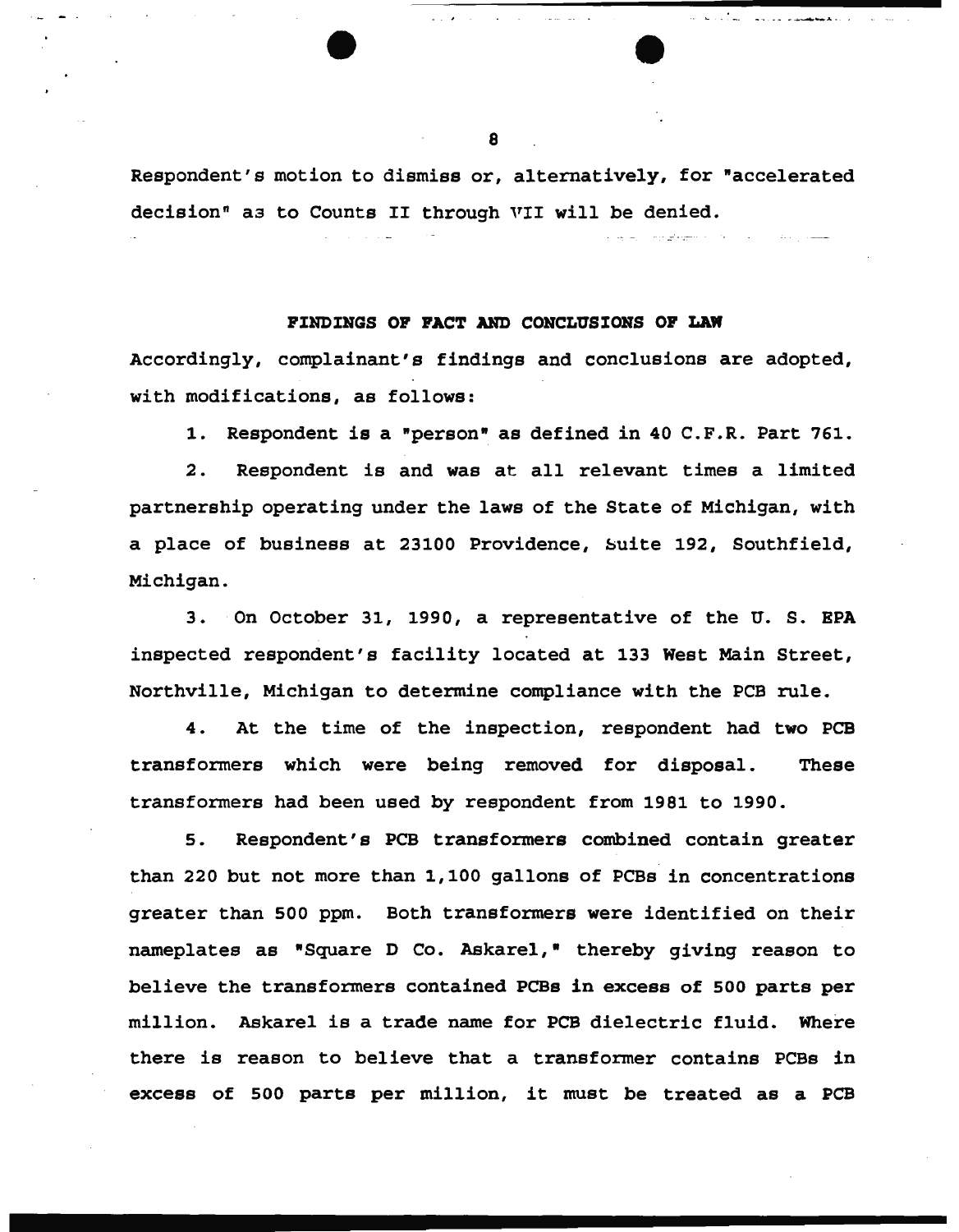transformer in accordance with 40 C.F.R.  $\S$  761.30(a)(1)(ix), (xi).

6. On October 31, 1990, respondent did not have records of transformer inspections or maintenance history for the third quarter of 1990 for its two PCB transformers.

7. For the second quarter of 1990 respondent did not perform a visual inspection of its two PCB transformers.

8. On October 31, 1990, respondent did not have records of transformer inspections or maintenance history for the second quarter of 1990 for its two PCB transformers.

9. For this first quarter of  $199^{\circ}$  respondent did not perform a visual inspection of its two PCB transformers.

10. On October 31, 1990, respondent did not have records of transformer inspections or maintenance history for the first quarter of 1990 for its two PCB transformers.

11. From the second quarter of 1987 through 1989, respondent did not perform a visual inspection of its two PCB transformers.

12. On October 31, 1990, respondent did not have records of transformer inspections or maintenance history from the second quarter of 1987 through the fourth quarter of 1989 for its two PCB transformers.

13. During the years 1981 - 1989, respondent was using or storing two PCB transformers at its facility.

14. on July 1, 1990, respondent had not yet developed and maintained complete records and did not have annual documents on the disposition of its PCB items for calendar year 1989.

15. On July 1, 1989, respondent had not yet developed and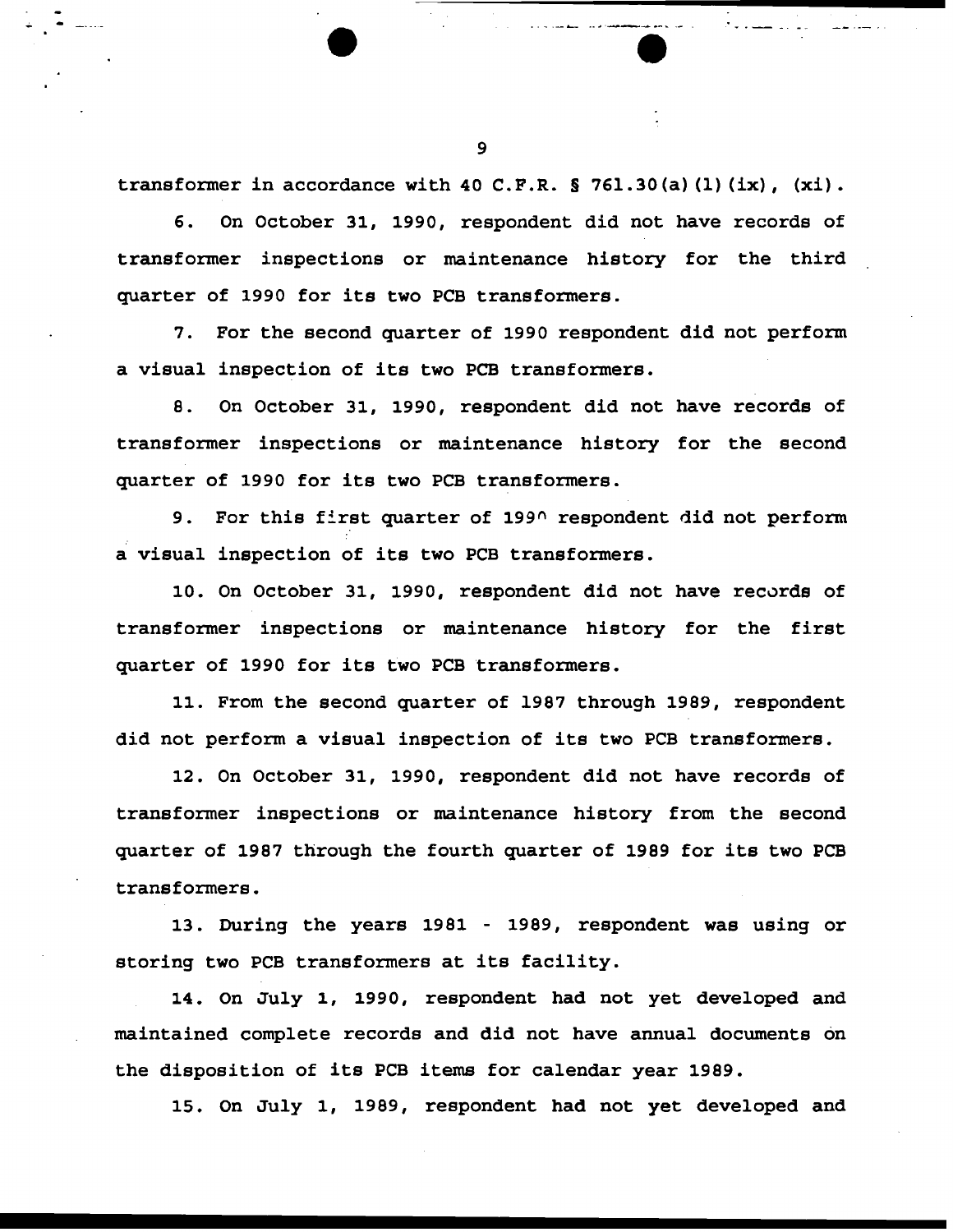maintained complete records and did not have annual documents on the disposition of its PCB items for calendar year 1988.

16. On July 1, 1988, respondent had not yet developed and maintained complete records and did not have annual documents on the disposition of its PCB items for calendar year 1987.

17. The Polychlorinated Biphenyls ("PCBs") Disposal and Marking regulations were lawfully promulgated pursuant to Section 6 of TSCA, 15 U.S.C. § 2605, on February 17, 1978 (43 Federal Register 7150). The PCBs Manufacturing, Processing, distribution in Commerce and Use regulations (•PCB rule") were lawfully promulgated on May '31, 1979 (44 Federal Register 31514), and incorporated the disposal and marking regulations.

18. Respondent was required to, but did not, manage its transformers as PCB transformers until such time as it determined that they were not PCB transformers. Accordingly, respondent's lack of knowledge of the level of PCBs in the transformers until August or September of 1990 does not constitute a defense to the complaint.

19. Respondent's failure to conduct inspections of its PCB transformers and maintain records of such inspections constitutes violations of 40 C.F.R. Part 761, Appendix B(III), Interim Measures Program, 46 Federal Register 16090 (March 10, 1981); subsequently codified as amended at 40 C.P.R.§ 761.30(a) (1), and Section 15 of TSCA, 15 U.S.C. § 2614.

20. Respondent's failure to develop and maintain records and annual documents relating to its PCB transformers constitutes a

10

.

مندان دام منظمست بعياد شرابت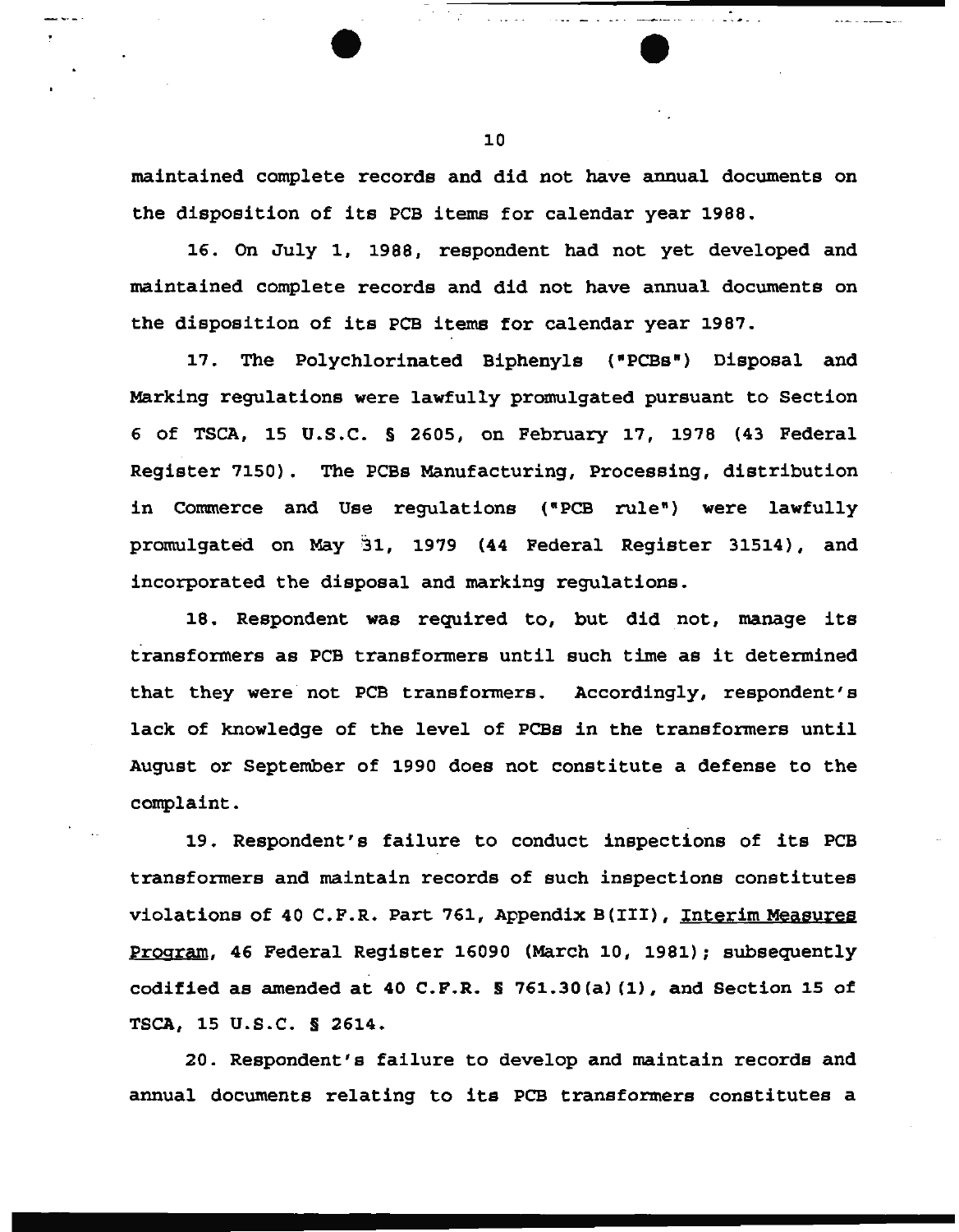

21. Respondent is liable for a civil penalty pursuant to sections 15 and 16 of the Act.

#### **ORDER**

It is ORDERED that complainant's' motion for "accelerated decision" as to liability be, and it is hereby, granted as to Counts I through VII of the complaint. The motion ' denied as to Count VIII of the complaint. Respondent's motion to dismiss is hereby granted as to Count VIII of the complaint. Respondent's motion to dismiss and/or for "accelerated decision" is hereby denied as to Counts II through VII.

And it is FURTHER ORDERED that the parties shall confer for the purpose of attempting to reach a settlement respecting the remaining issue of the civil penalty to be assessed for the violations found, and shall report upon the status of their effort during the week ending April 15, 1994.

The F. Greene<br>Administrative Law Judge

Washington, D. c. March 16, 1994

--.------· ------ ·· - -··--....!-.\_ \_\_ - ·-- ·-- ··----

•<br>•